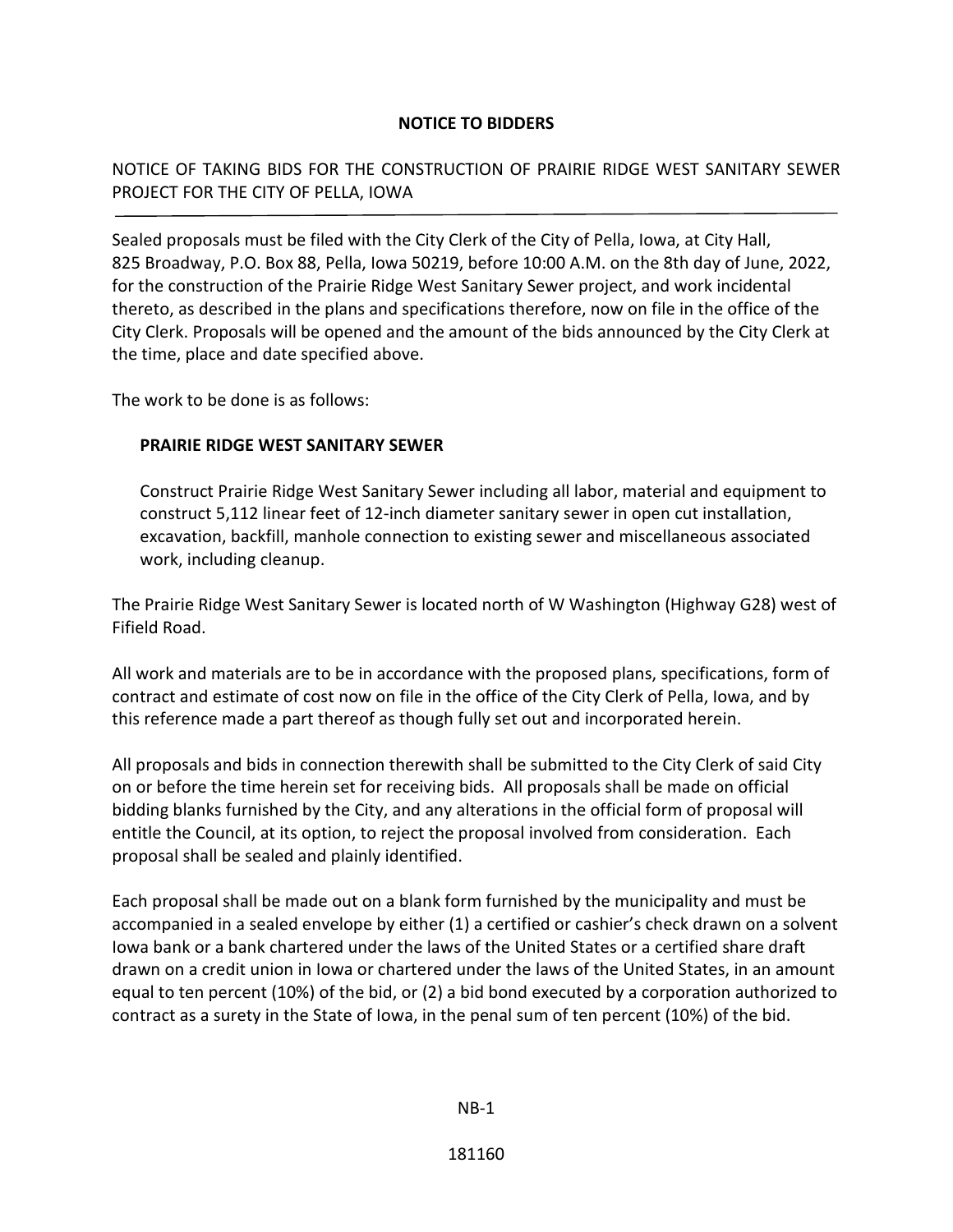## Notice to Bidders

The bid security should be made payable to THE CITY OF PELLA, IOWA. The bid security must not contain any conditions either in the body or as an endorsement thereon. The bid security shall be forfeited to the City as liquidated damages in the event the successful bidder fails or refuses to enter into a contract within ten (10) days after the award of contract and post bond satisfactory to the City insuring the faithful fulfillment of the contract and the maintenance of said work, if required, pursuant to the provisions of this notice and other contract documents. Bidders shall use the bid bond form found in the specifications.

By virtue of statutory authority, preference will be given to products and provisions grown and coal produced within the State of Iowa.

In accordance with Iowa statutes, a resident bidder shall be allowed a preference as against a nonresident bidder from a state or foreign country if that state or foreign country gives or requires any preference to bidders from that state or foreign country, including but not limited to any preference to bidders, the imposition of any type of labor force preference, or any other form of preferential treatment to bidders or laborers from that state or foreign country. The preference allowed shall be equal to the preference given or required by the state or foreign country in which the nonresident bidder is a resident. In the instance of a resident labor force preference, a nonresident bidder shall apply the same resident labor force preference to a public improvement in this state as would be required in the construction of a public improvement by the state or foreign country in which the nonresident bidder is a resident.

Failure to submit a fully completed Bidder Status Form with the bid may result in the bid being deemed nonresponsive and rejected.

The Council reserves the right to reject any or all bids and to waive informalities or technicalities in any bid.

The Council reserves the right to defer acceptance of any proposal for a period not to exceed thirty (30) calendar days from the deadline for submission of bids.

The successful bidder will be required to furnish a bond in an amount equal to one hundred percent (100%) of the contract price, said bond to be issued by a responsible surety approved by the City Council and shall guarantee the faithful performance of the contract and the terms and conditions therein contained and shall guarantee the prompt payment for all materials and labor and protect and save harmless the City from claims and damages of any kind caused by the operations of the Contractor, and shall guarantee the work against faulty workmanship and materials for a period of four (4) years after its completion and acceptance by the City Council.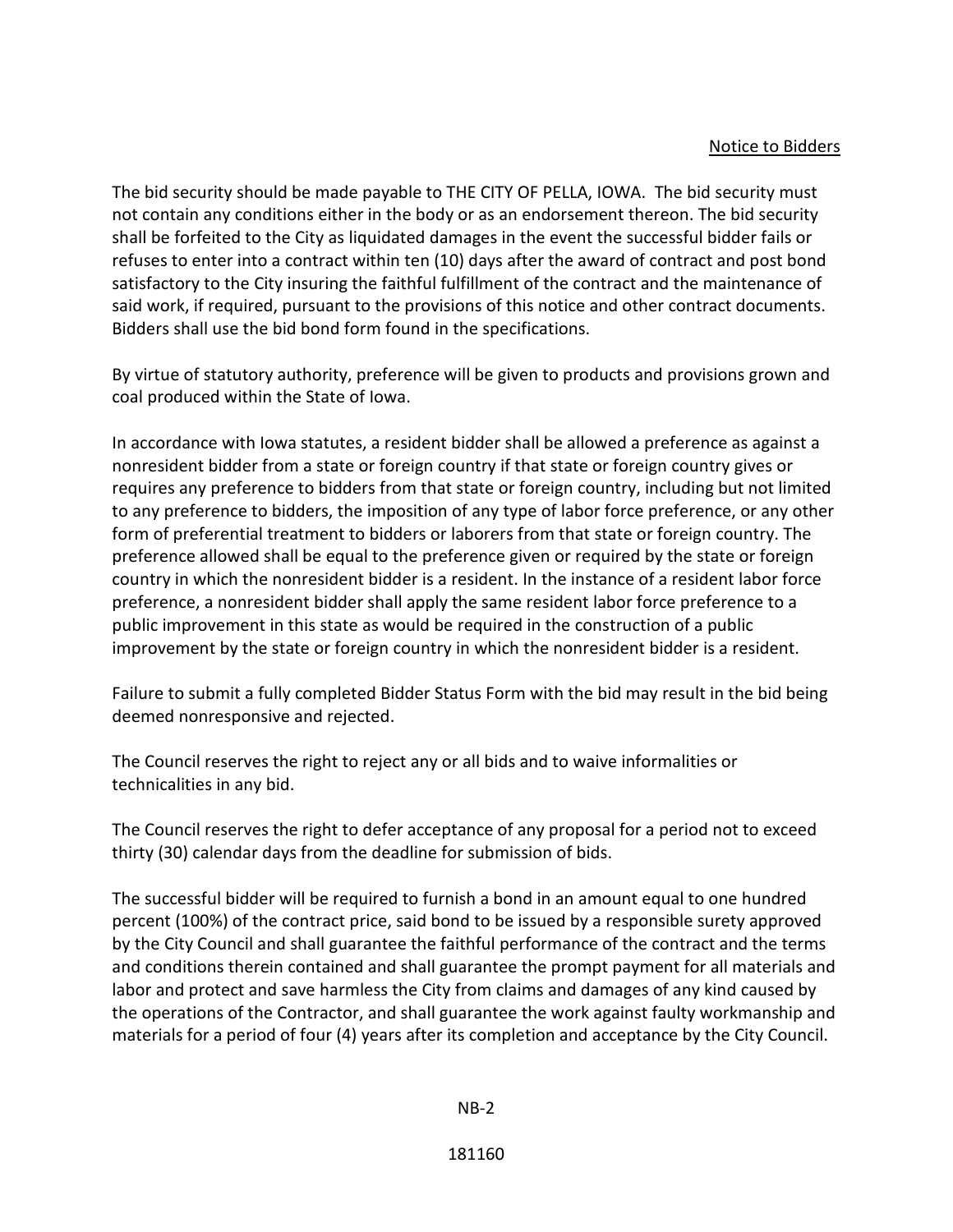The work shall commence within ten (10) days after written Notice to Proceed and shall be completed within 150 calendar days.

Liquidated damages in the amount of Three Hundred Dollars (\$300.00) per calendar day may be assessed for each day the project is not completed.

A sales tax exemption certificate will be available for all material purchased for incorporation in the project.

Payment of the cost of said project will be made from any one or a combination of the following sources at the sole discretion of the City Council: (1) cash derived from the proceeds of the issuance and sale of General Obligation Bonds of said City; or (2) cash from such general funds of said City as may be legally used for such purpose; (3) cash from the stormwater utility.

At least ten (10) days before each progress payment falls due (but not more often than once a month), the Contractor will submit to the Engineer a partial payment estimate filled out and signed by the Contractor covering the work performed during the period covered by the partial payment estimate and supported by such data as the Engineer may reasonably require. If payment is requested on the basis of materials and equipment not incorporated in the work but delivered and suitably stored at or near the site, the partial payment estimate shall also be accompanied by such supporting data, satisfactory to the Owner, as will establish the Owner's title to the material and equipment. The Engineer will, within fifteen (15) days after receipt of each partial payment estimate, either indicate in writing his approval of payment and present the partial payment estimate to the Owner, or return the partial payment estimate to the Contractor indicating in writing his reasons for refusing to approve payment. In the latter case, the Contractor may make the necessary corrections and resubmit the partial payment estimate. The Owner will, within thirty (30) days of presentation to him of an approved partial payment estimate, pay the Contractor a progress payment on the basis of the approved partial payment estimate.

Plans and specifications governing the construction of the proposed improvements, and also the prior proceedings of the City Council referring to and defining said proposed improvements are hereby made a part of this notice and the proposed contract by reference and the proposed contract shall be executed in compliance therewith.

Electronic bidding will not available or allowed for this project.

Copies of said plans and specifications and form of contract are now on file in the office of the City Clerk. Copies may be obtained from VEENSTRA & KIMM, INC., 3000 Westown Parkway, West Des Moines, Iowa 50266.